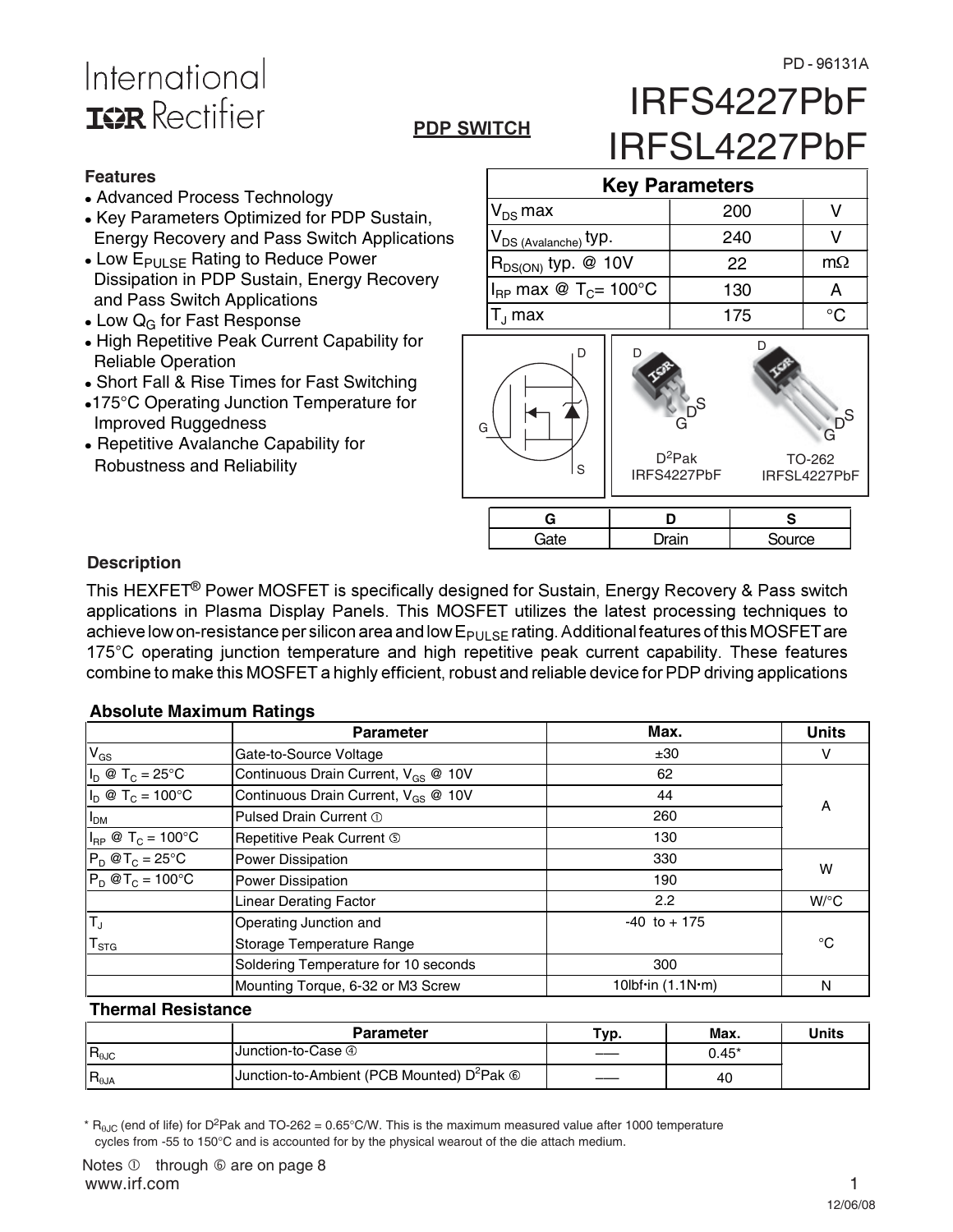|                                | $\mathsf{L}$ . The contract of $\mathsf{C}$ is the contract of $\mathsf{C}$ in the contract of $\mathsf{C}$ |      |       |        |              |                                                                         |
|--------------------------------|-------------------------------------------------------------------------------------------------------------|------|-------|--------|--------------|-------------------------------------------------------------------------|
|                                | <b>Parameter</b>                                                                                            | Min. | Typ.  | Max.   | <b>Units</b> | <b>Conditions</b>                                                       |
| BV <sub>DSS</sub>              | Drain-to-Source Breakdown Voltage                                                                           | 200  |       |        | $\vee$       | $V_{GS} = 0V$ , $I_D = 250 \mu A$                                       |
| $\Delta BV_{DSS}/\Delta T_J$   | Breakdown Voltage Temp. Coefficient                                                                         |      | 170   |        |              | mV/°C Reference to 25°C, $I_D = 1mA$                                    |
| $R_{DS(on)}$                   | Static Drain-to-Source On-Resistance                                                                        |      | 22    | 26     | $m\Omega$    | $V_{GS}$ = 10V, $I_D$ = 46A ③                                           |
| $V_{GS(th)}$                   | Gate Threshold Voltage                                                                                      | 3.0  |       | 5.0    | V            | $V_{DS} = V_{GS}$ , $I_D = 250 \mu A$                                   |
| $\Delta V_{GS(th)}/\Delta T_J$ | Gate Threshold Voltage Coefficient                                                                          |      | $-13$ |        | mV/°C        |                                                                         |
| $I_{DSS}$                      | Drain-to-Source Leakage Current                                                                             |      |       | 20     | μA           | $V_{DS}$ = 200V, $V_{GS}$ = 0V                                          |
|                                |                                                                                                             |      |       | 200    | uA           | $V_{DS} = 200V$ , $V_{GS} = 0V$ , $T_J = 125$ °C                        |
| $I_{GSS}$                      | Gate-to-Source Forward Leakage                                                                              |      |       | 100    | nA           | $V_{GS} = 20V$                                                          |
|                                | Gate-to-Source Reverse Leakage                                                                              |      |       | $-100$ |              | $V_{GS}$ = -20V                                                         |
| $g_{\rm fs}$                   | <b>Forward Transconductance</b>                                                                             | 49   |       |        | S            | $V_{DS} = 25V$ , $I_D = 46A$                                            |
| $Q_{g}$                        | <b>Total Gate Charge</b>                                                                                    |      | 70    | 98     | nC           | $V_{DD} = 100V$ , $I_D = 46A$ , $V_{GS} = 10V$ 3                        |
| $\mathsf{Q}_{\mathsf{gd}}$     | Gate-to-Drain Charge                                                                                        |      | 23    |        |              |                                                                         |
| $t_{d(on)}$                    | Turn-On Delay Time                                                                                          |      | 33    |        |              | $V_{DD} = 100V, V_{GS} = 10V$ 3                                         |
| $\mathsf{t}_{\mathsf{r}}$      | <b>Rise Time</b>                                                                                            |      | 20    |        | ns           | $I_D = 46A$                                                             |
| $t_{d(\underline{off})}$       | <b>Turn-Off Delay Time</b>                                                                                  |      | 21    |        |              | $R_G = 2.5\Omega$                                                       |
| $\mathsf{t}_{\mathsf{f}}$      | Fall Time                                                                                                   |      | 31    |        |              | See Fig. 22                                                             |
| $t_{st}$                       | Shoot Through Blocking Time                                                                                 | 100  |       |        | ns           | $V_{DD}$ = 160V, $V_{GS}$ = 15V, R <sub>G</sub> = 4.7 $\Omega$          |
|                                |                                                                                                             |      | 570   |        |              | L = 220nH, C= $0.4\mu$ F, V <sub>GS</sub> = 15V                         |
| E <sub>PULSE</sub>             | Energy per Pulse                                                                                            |      |       |        | μJ           | $V_{DS}$ = 160V, R <sub>G</sub> = 4.7 $\Omega$ , T <sub>J</sub> = 25°C  |
|                                |                                                                                                             |      | 910   |        |              | L = 220nH, C= $0.4\mu$ F, V <sub>GS</sub> = 15V                         |
|                                |                                                                                                             |      |       |        |              | $V_{DS}$ = 160V, R <sub>G</sub> = 4.7 $\Omega$ , T <sub>J</sub> = 100°C |
| $C_{\text{iss}}$               | Input Capacitance                                                                                           |      | 4600  |        |              | $V_{GS} = 0V$                                                           |
| $C_{\rm oss}$                  | <b>Output Capacitance</b>                                                                                   |      | 460   |        | pF           | $V_{DS} = 25V$                                                          |
| $\mathbf{C}_{\text{rss}}$      | Reverse Transfer Capacitance                                                                                |      | 91    |        |              | $f = 1.0$ MHz,                                                          |
| $C_{\rm oss}$ eff.             | <b>Effective Output Capacitance</b>                                                                         |      | 360   |        |              | $V_{GS} = 0V$ , $V_{DS} = 0V$ to 160V                                   |
| $L_{D}$                        | Internal Drain Inductance                                                                                   |      | 4.5   |        |              | Between lead,                                                           |
|                                |                                                                                                             |      |       |        | nH           | 6mm (0.25in.)                                                           |
| $L_{S}$                        | Internal Source Inductance                                                                                  |      | 7.5   |        |              | from package                                                            |
|                                |                                                                                                             |      |       |        |              | and center of die contact                                               |

### Electrical Characteristics  $@T_1 = 25°C$  (unless otherwise specified)

### **Avalanche Characteristics**

|                     | Parameter                                  | Typ. | Max. | <b>Units</b> |
|---------------------|--------------------------------------------|------|------|--------------|
| E <sub>AS</sub>     | Single Pulse Avalanche Energy@             |      | 140  | mJ           |
| $E_{AR}$            | Repetitive Avalanche Energy 1              |      | 46   | mJ           |
| $V_{DS(Avalanche)}$ | Repetitive Avalanche Voltage<br>$\bigcirc$ | 240  |      |              |
| $I_{AS}$            | <b>Avalanche Current</b> ©                 |      | 37   |              |

#### **Diode Characteristics**

|            | <b>Parameter</b>                                          | Min. | Typ. |     | Max.   Units | <b>Conditions</b>                                   |  |
|------------|-----------------------------------------------------------|------|------|-----|--------------|-----------------------------------------------------|--|
|            | $I_s \otimes T_c = 25^{\circ}C$ Continuous Source Current |      |      | 62  |              | MOSFET symbol                                       |  |
|            | (Body Diode)                                              |      |      |     | А            | showing the                                         |  |
| $I_{SM}$   | <b>Pulsed Source Current</b>                              |      |      | 260 |              | integral reverse<br>GΙ                              |  |
|            | (Body Diode) <sup>1</sup>                                 |      |      |     |              | p-n junction diode.                                 |  |
| $V_{SD}$   | Diode Forward Voltage                                     |      |      | 1.3 | v            | $T_J = 25^{\circ}C$ , $I_S = 46A$ , $V_{GS} = 0V$ 3 |  |
| $ t_{rr} $ | <b>Reverse Recovery Time</b>                              |      | 100  | 150 | ns           | $T_J = 25^{\circ}C$ , $I_F = 46A$ , $V_{DD} = 50V$  |  |
| $Q_{rr}$   | <b>Reverse Recovery Charge</b>                            |      | 430  | 640 | nС           | $di/dt = 100A/\mu s$ 3                              |  |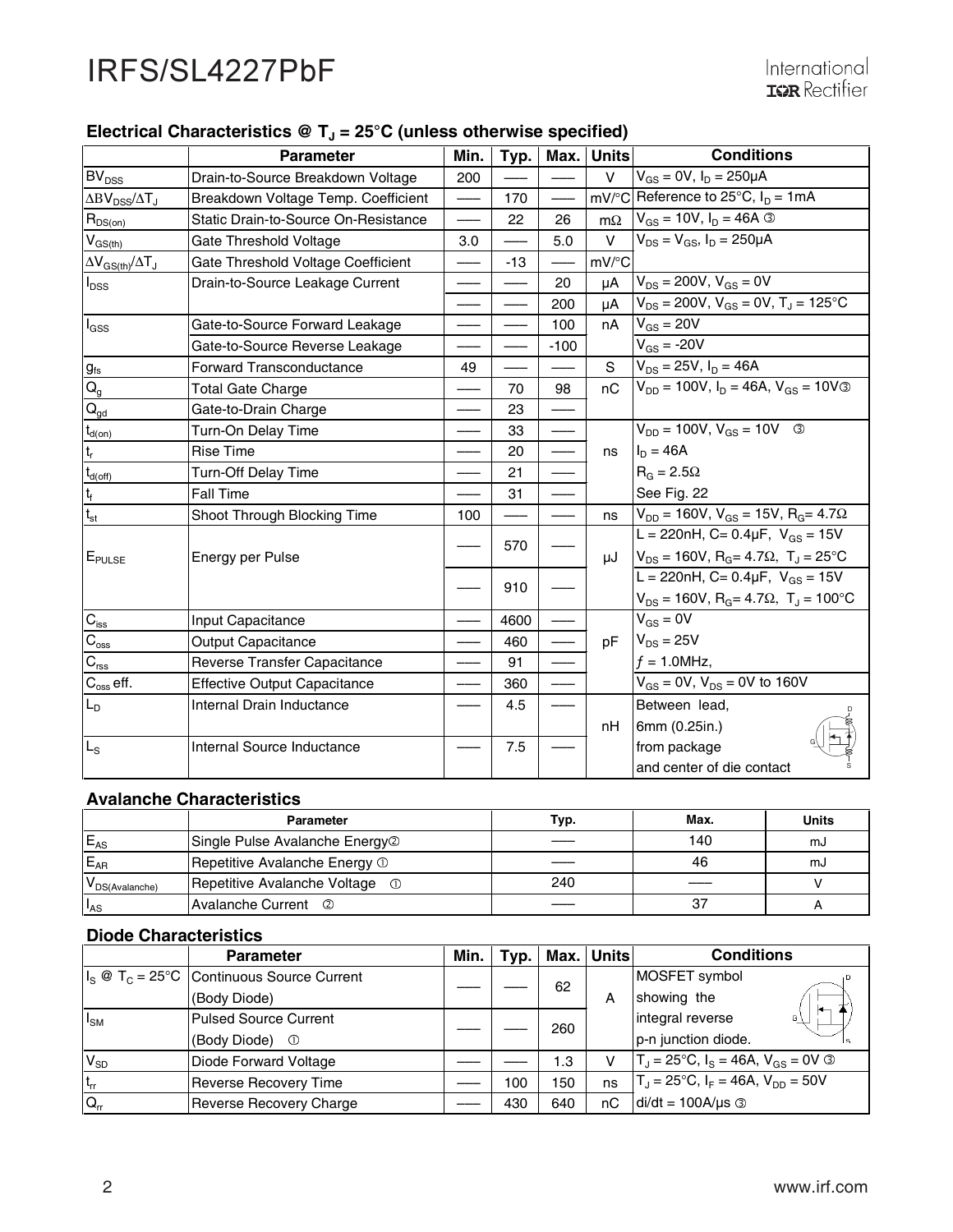### International **IGR** Rectifier



**Fig 1.** Typical Output Characteristics **Fig 2.** Typical Output Characteristics





www.irf.com 3

# IRFS/SL4227PbF





**Fig 3.** Typical Transfer Characteristics **Fig 4.** Normalized On-Resistance vs. Temperature

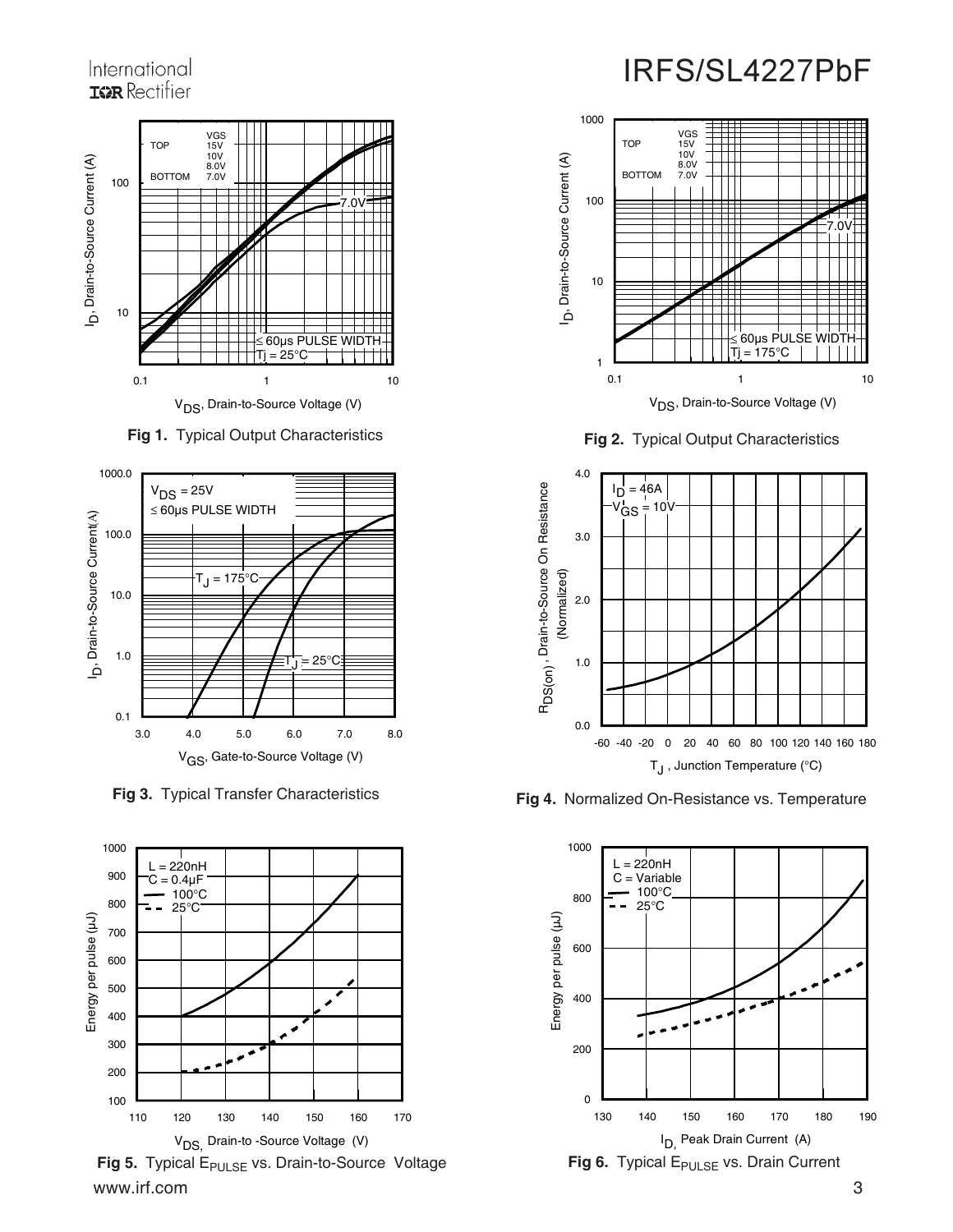



Fig 7. Typical E<sub>PULSE</sub> vs. Temperature



**Fig 9.** Typical Capacitance vs.Drain-to-Source Voltage **Fig 10.** Typical Gate Charge vs.Gate-to-Source Voltage



**Fig 11.** Maximum Drain Current vs. Case Temperature



**Fig 8.** Typical Source-Drain Diode Forward Voltage





4 www.irf.com **Fig 12.** Maximum Safe Operating Area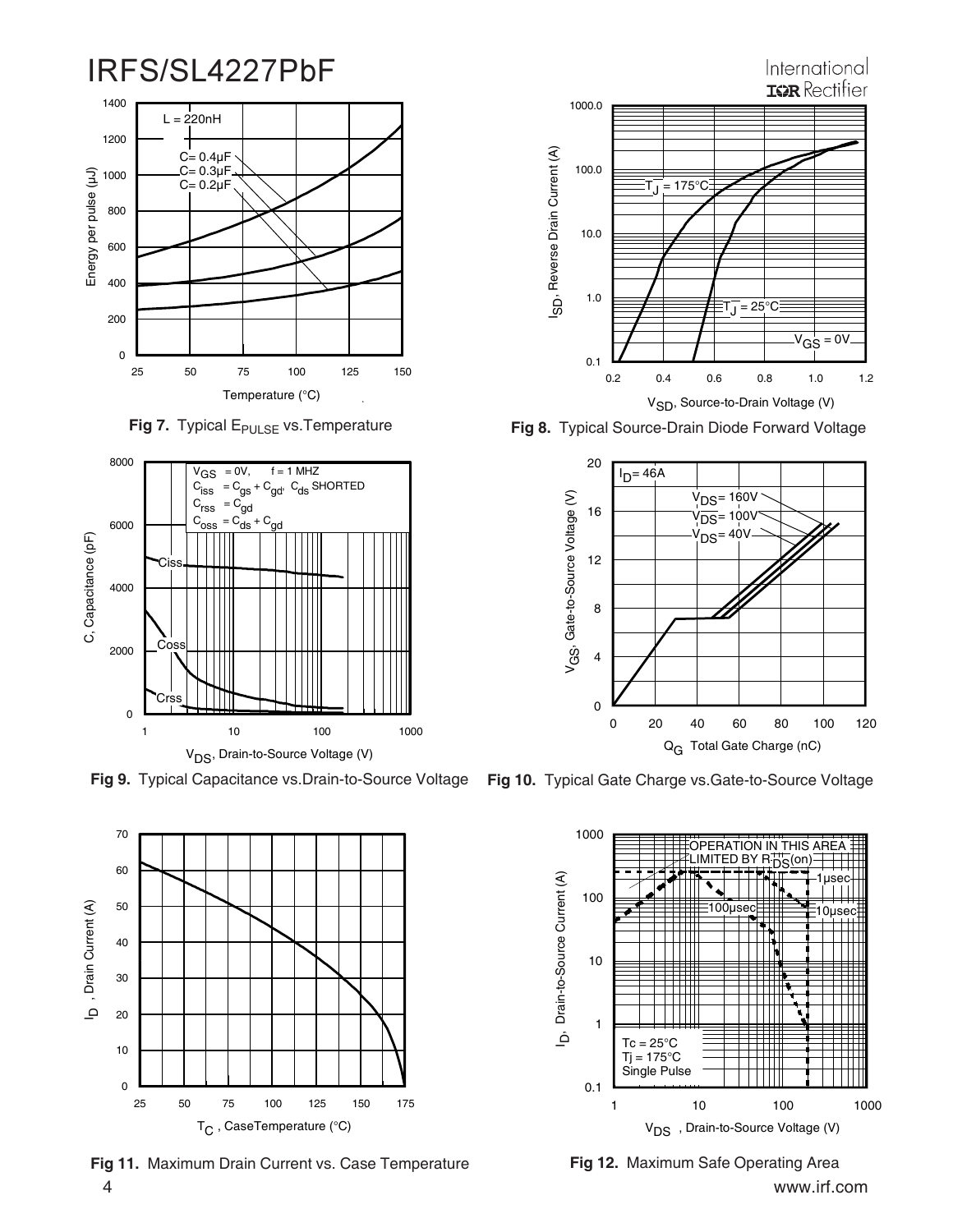



**Fig 15.** Threshold Voltage vs. Temperature





**Fig 13.** On-Resistance Vs. Gate Voltage **Fig 14.** Maximum Avalanche Energy Vs. Temperature



**Fig 16.** Typical Repetitive peak Current vs. Case temperature



**Fig 17.** Maximum Effective Transient Thermal Impedance, Junction-to-Case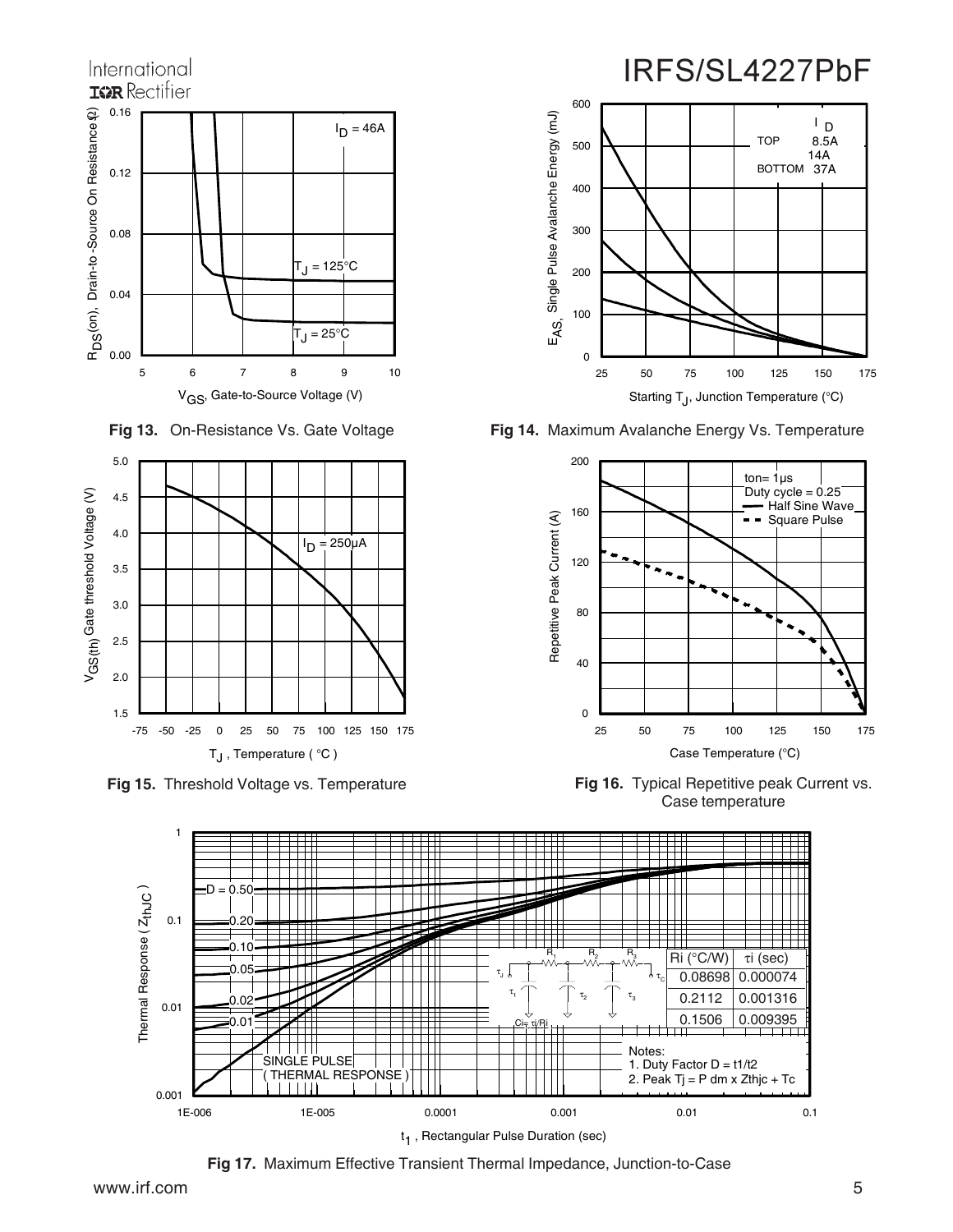

Fig 18. Diode Reverse Recovery Test Circuit for N-Channel HEXFET<sup>®</sup> Power MOSFETs





**Fig 20a.** Gate Charge Test Circuit **Fig 20b.** Gate Charge Waveform





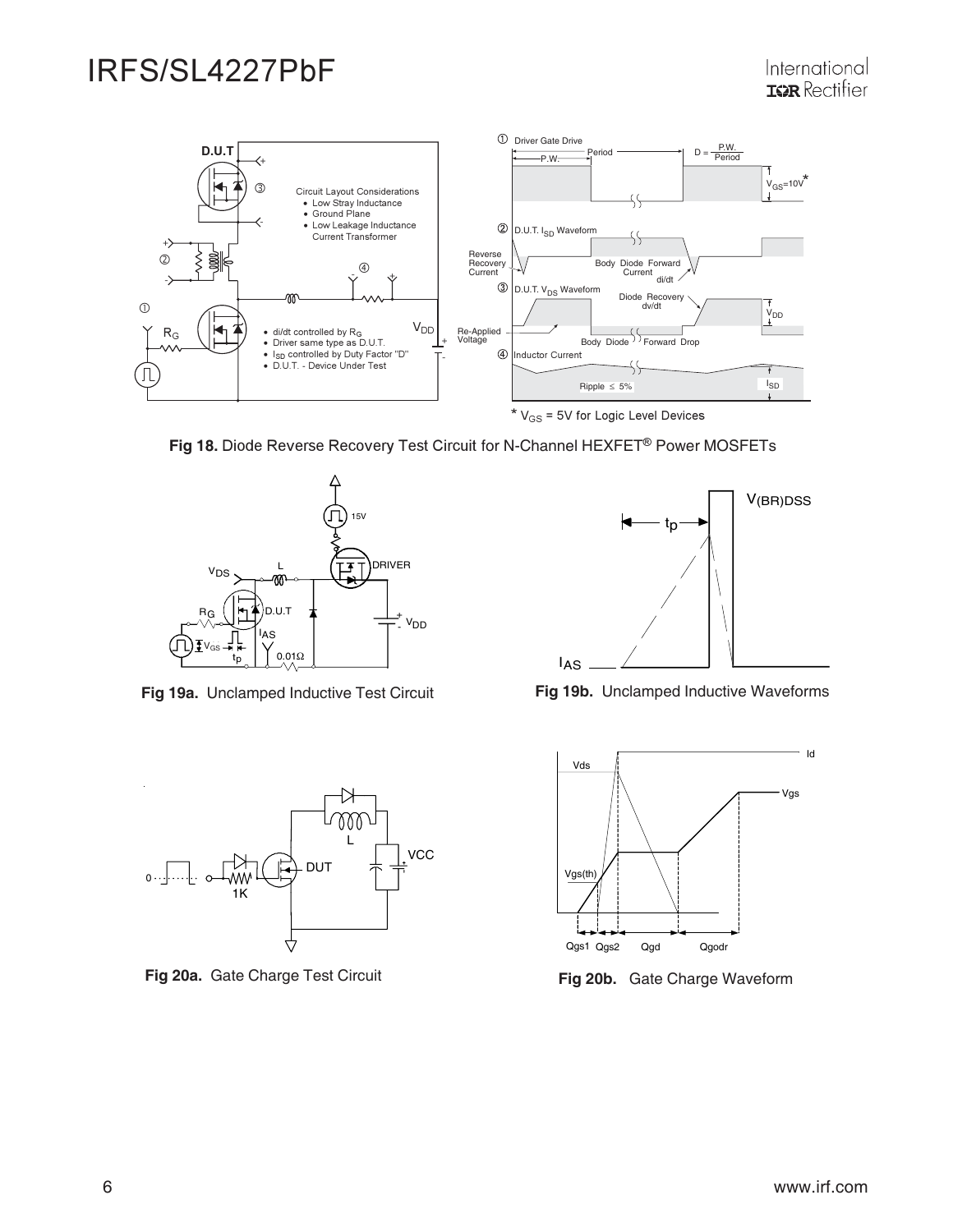





Fig 21b. t<sub>st</sub> Test Waveforms



Fig 21c. E<sub>PULSE</sub> Test Waveforms



Fig 22a. Switching Time Test Circuit



Fig 22b. Switching Time Waveforms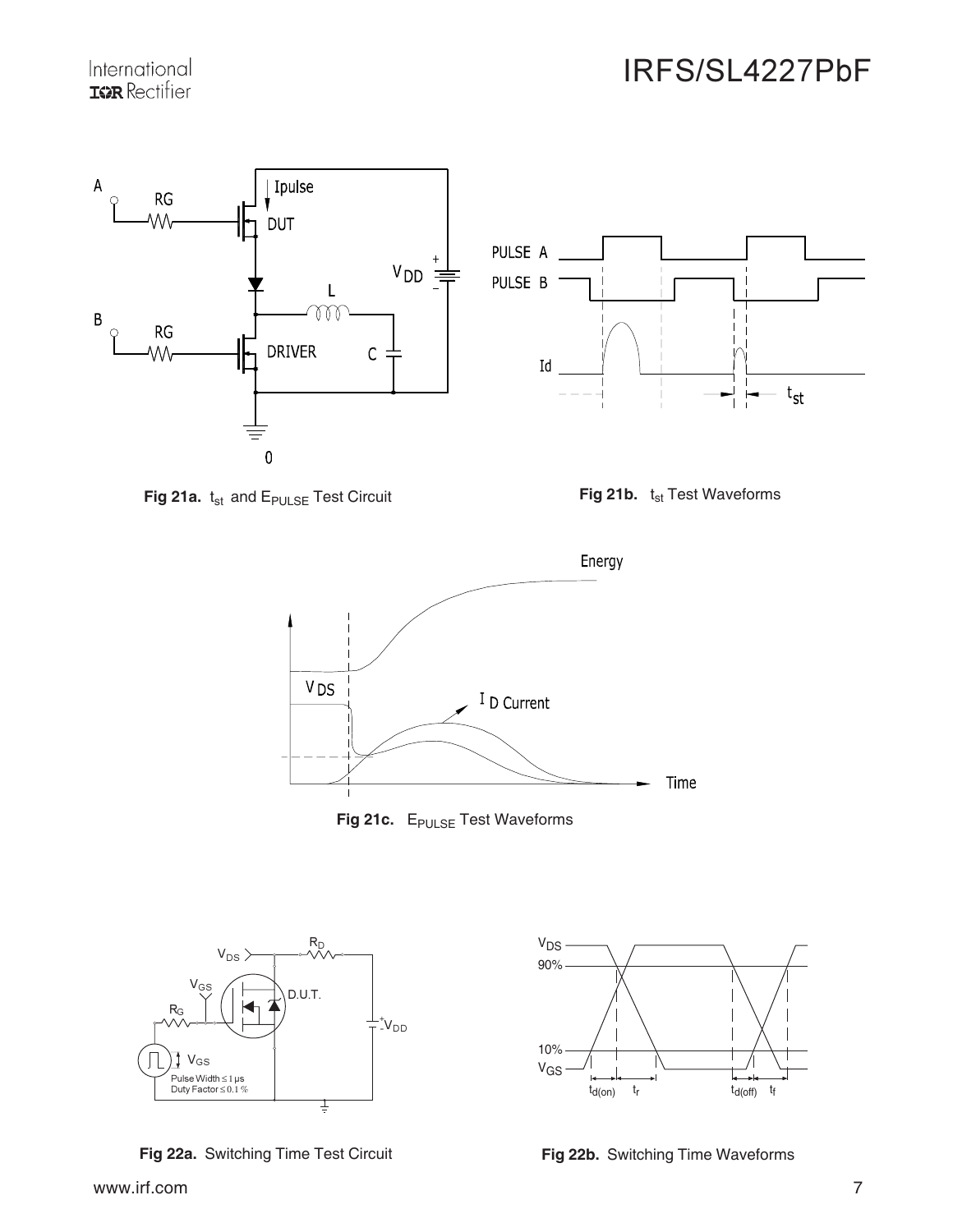### D<sup>2</sup>Pak Package Outline (Dimensions are shown in millimeters (inches))







| NOTES: |  |
|--------|--|

- 1. DIMENSIONING AND TOLERANCING PER ASME Y14.5M-1994
- 2. DIMENSIONS ARE SHOWN IN MILLIMETERS [INCHES].
- 3. DIMENSION D & E DO NOT INCLUDE MOLD FLASH. MOLD FLASH SHALL NOT EXCEED 0.127 [.005"]<br>PER SIDE. THESE DIMENSIONS ARE MEASURED AT THE OUTMOST EXTREMES OF THE PLASTIC BODY.
- ANDIMENSION 61 AND c1 APPLY TO BASE METAL ONLY.

5. CONTROLLING DIMENSION: INCH.

| S<br>Y<br>M    | <b>DIMENSIONS</b> |                    |               |            |                |  |
|----------------|-------------------|--------------------|---------------|------------|----------------|--|
| $\overline{B}$ |                   | <b>MILLIMETERS</b> | <b>INCHES</b> |            | $\frac{0}{1}$  |  |
| L              | MIN.              | MAX.               | MIN.          | MAX.       | Ė<br>S         |  |
| A              | 4.06              | 4.83               | .160          | .190       |                |  |
| A <sub>1</sub> | 0.00              | 0.254              | .000          | .010       |                |  |
| b              | 0.51              | 0.99               | .020          | .039       |                |  |
| b1             | 0.51              | 0.89               | .020          | .035       | 4              |  |
| b2             | 1.14              | 1.78               | .045          | .070       |                |  |
| $\mathbf{C}$   | 0,38              | 0.74               | .015          | .029       |                |  |
| c1             | 0.38              | 0.58               | .015          | .023       | $\overline{4}$ |  |
| c2             | 1.14              | 1.65               | .045          | .065       |                |  |
| D              | 8.51              | 9.65               | .335          | .380       | 3              |  |
| D <sub>1</sub> | 6.86              |                    | .270          |            |                |  |
| E              | 9.65              | 10.67              | .380          | .420       | 3              |  |
| E <sub>1</sub> | 6.22              |                    | .245          |            |                |  |
| e              | 2,54              | <b>BSC</b>         | .100          | <b>BSC</b> |                |  |
| $\mathsf{H}$   | 14.61             | 15.88              | .575          | 625        |                |  |
| L              | 1.78              | 2.79               | .070          | .110       |                |  |
| L1             |                   | 1.65               |               | .065       |                |  |
| L <sub>2</sub> | 1,27              | 1.78               | .050          | .070       |                |  |
| L3             | 0.25              | <b>BSC</b>         | .010          | BSC        |                |  |
| L4             | 4,78              | 5.28               | .188          | .208       |                |  |
| m              | 17,78             |                    | .700          |            |                |  |
| m1             | 8.89              |                    | .350          |            |                |  |
| $\Omega$       | 11.43             |                    | .450          |            |                |  |
| $\circ$        | 2.08              |                    | .082          |            |                |  |
| p              | 3.81              |                    | .150          |            |                |  |
| R              | 0.51              | 0,71               | .020          | .028       |                |  |
| Θ              | 90"               | 93'                | 90"           | 93"        |                |  |
|                |                   |                    |               |            |                |  |

#### LEAD ASSIGNMENTS

### **HEXFET**

 $1, -$  GATE  $2, 4, -$  DRAIN<br> $3, -$  SOURCE

#### IGBTs, CoPACK

 $1. -$  GATE  $2, 4. - COLLECTOR$ <br>3. - EMITTER

#### **DIODES**

1.- ANODE \*  $2.4 - CATHODE$  $3 - ANODE$ 

\* PART DEPENDENT.

### D<sup>2</sup>Pak Part Marking Information

EXAMPLE: THIS IS AN IRF530S WITH LOT CODE 8024 ASSEMBLED ON WW 02, 2000 IN THE ASSEMBLY LINE 'L'

)R

Note: 'P' in assembly line position indicates 'Lead-Free'





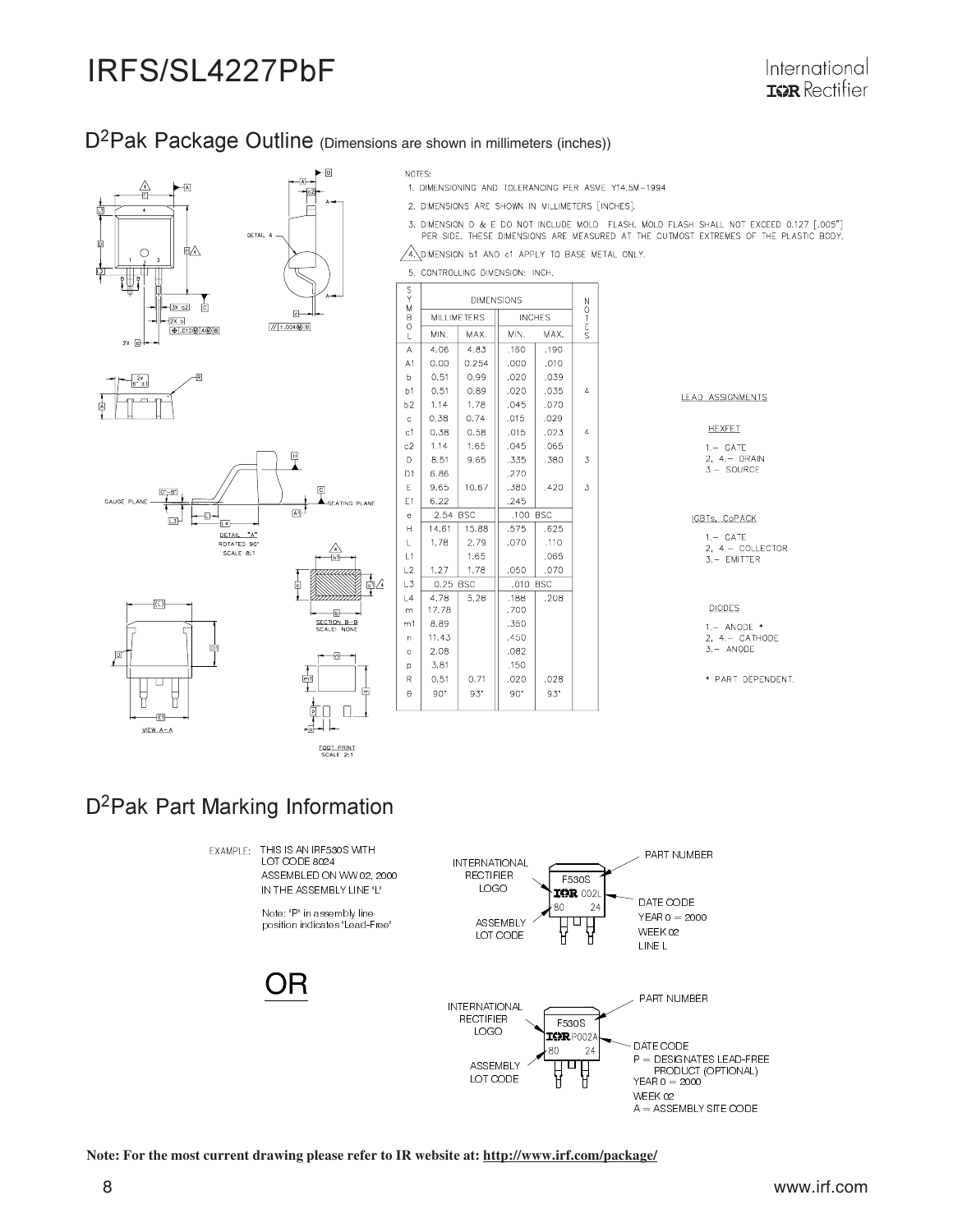### TO-262 Package Outline

Dimensions are shown in millimeters (inches)





#### NOTES:

- 1. DIMENSIONING AND TOLERANCING PER ASME Y14,5M-1994
- 2. DIMENSIONS ARE SHOWN IN MILLIMETERS [INCHES].
- $\sqrt{3}$  DIMENSION D & E DO NOT INCLUDE MOLD FLASH. MOLD FLASH SHALL NOT EXCEED 0.127 [.005"] PER SIDE. THESE DIMENSIONS ARE MEASURED AT THE OUTMOST EXTREMES OF THE PLASTIC BODY.
- $\sqrt{4}$  Thermal pad contour optional within dimension E, L1, D1 & E1.
- S. DIMENSION 61 AND c1 APPLY TO BASE METAL ONLY.
- 6. CONTROLLING DIMENSION: INCH.
- 7. OUTLINE CONFORM TO JEDEC TO-262 EXCEPT A1(max.), b(min.) AND D1(min.)<br>WHERE DIMENSIONS DERIVED THE ACTUAL PACKAGE OUTLINE.

| $\begin{array}{c}\n\mathsf{C} \\ \mathsf{C}\n\end{array}$<br><b>DIMENSIONS</b><br>NOTES<br><b>MILLIMETERS</b><br><b>INCHES</b><br>MAX.<br>MIN.<br>MIN.<br>MAX.<br>A<br>4.06<br>4.83<br>.160<br>.190<br>A1<br>2.03<br>3.02<br>.119<br>.080<br>0.51<br>0.99<br>b<br>.020<br>.039<br>5<br>b <sub>1</sub><br>0.51<br>0.89<br>.020<br>.035<br>1.14<br>b <sub>2</sub><br>1,78<br>.045<br>.070<br>5<br>1.14<br>1,73<br>.045<br>b3<br>.068<br>0.38<br>0.74<br>.015<br>.029<br>$\mathsf{c}$<br>5<br>c1<br>0.38<br>0.58<br>.015<br>.023<br>1.14<br>1,65<br>.045<br>c2<br>.065<br>3<br>D<br>8.38<br>9.65<br>.330<br>.380<br>$\overline{4}$<br>D <sub>1</sub><br>6.86<br>.270<br>Ε<br>10.67<br>9.65<br>.380<br>.420<br>3,4<br>E <sub>1</sub><br>6.22<br>$\overline{4}$<br>.245<br>.100<br><b>BSC</b><br>2.54<br><b>BSC</b><br>$\mathbf{e}% _{t}\left  \mathbf{1}\right\rangle$<br>L<br>14.10<br>13.46<br>.530<br>.555<br>L1<br>$\overline{4}$<br>1,65<br>.065 |  |
|---------------------------------------------------------------------------------------------------------------------------------------------------------------------------------------------------------------------------------------------------------------------------------------------------------------------------------------------------------------------------------------------------------------------------------------------------------------------------------------------------------------------------------------------------------------------------------------------------------------------------------------------------------------------------------------------------------------------------------------------------------------------------------------------------------------------------------------------------------------------------------------------------------------------------------------------------|--|
|                                                                                                                                                                                                                                                                                                                                                                                                                                                                                                                                                                                                                                                                                                                                                                                                                                                                                                                                                   |  |
|                                                                                                                                                                                                                                                                                                                                                                                                                                                                                                                                                                                                                                                                                                                                                                                                                                                                                                                                                   |  |
|                                                                                                                                                                                                                                                                                                                                                                                                                                                                                                                                                                                                                                                                                                                                                                                                                                                                                                                                                   |  |
|                                                                                                                                                                                                                                                                                                                                                                                                                                                                                                                                                                                                                                                                                                                                                                                                                                                                                                                                                   |  |
|                                                                                                                                                                                                                                                                                                                                                                                                                                                                                                                                                                                                                                                                                                                                                                                                                                                                                                                                                   |  |
|                                                                                                                                                                                                                                                                                                                                                                                                                                                                                                                                                                                                                                                                                                                                                                                                                                                                                                                                                   |  |
|                                                                                                                                                                                                                                                                                                                                                                                                                                                                                                                                                                                                                                                                                                                                                                                                                                                                                                                                                   |  |
|                                                                                                                                                                                                                                                                                                                                                                                                                                                                                                                                                                                                                                                                                                                                                                                                                                                                                                                                                   |  |
|                                                                                                                                                                                                                                                                                                                                                                                                                                                                                                                                                                                                                                                                                                                                                                                                                                                                                                                                                   |  |
|                                                                                                                                                                                                                                                                                                                                                                                                                                                                                                                                                                                                                                                                                                                                                                                                                                                                                                                                                   |  |
|                                                                                                                                                                                                                                                                                                                                                                                                                                                                                                                                                                                                                                                                                                                                                                                                                                                                                                                                                   |  |
|                                                                                                                                                                                                                                                                                                                                                                                                                                                                                                                                                                                                                                                                                                                                                                                                                                                                                                                                                   |  |
|                                                                                                                                                                                                                                                                                                                                                                                                                                                                                                                                                                                                                                                                                                                                                                                                                                                                                                                                                   |  |
|                                                                                                                                                                                                                                                                                                                                                                                                                                                                                                                                                                                                                                                                                                                                                                                                                                                                                                                                                   |  |
|                                                                                                                                                                                                                                                                                                                                                                                                                                                                                                                                                                                                                                                                                                                                                                                                                                                                                                                                                   |  |
|                                                                                                                                                                                                                                                                                                                                                                                                                                                                                                                                                                                                                                                                                                                                                                                                                                                                                                                                                   |  |
|                                                                                                                                                                                                                                                                                                                                                                                                                                                                                                                                                                                                                                                                                                                                                                                                                                                                                                                                                   |  |
|                                                                                                                                                                                                                                                                                                                                                                                                                                                                                                                                                                                                                                                                                                                                                                                                                                                                                                                                                   |  |
|                                                                                                                                                                                                                                                                                                                                                                                                                                                                                                                                                                                                                                                                                                                                                                                                                                                                                                                                                   |  |
| 3.56<br>L2<br>3.71<br>.140<br>.146                                                                                                                                                                                                                                                                                                                                                                                                                                                                                                                                                                                                                                                                                                                                                                                                                                                                                                                |  |

#### LEAD ASSIGNMENTS

|--|

| J<br>u |
|--------|

- $3 -$  SOURCE  $4 - DRAIN$
- 

#### IGBTs, CoPACK

- 1.- GATE<br>2.- COLLECTOR<br>3.- EMITTER<br>4.- COLLECTOR
- 
- 





Note: For the most current drawing please refer to IR website at: http://www.irf.com/package/ www.irf.com

# IRFS/SI 4227PbF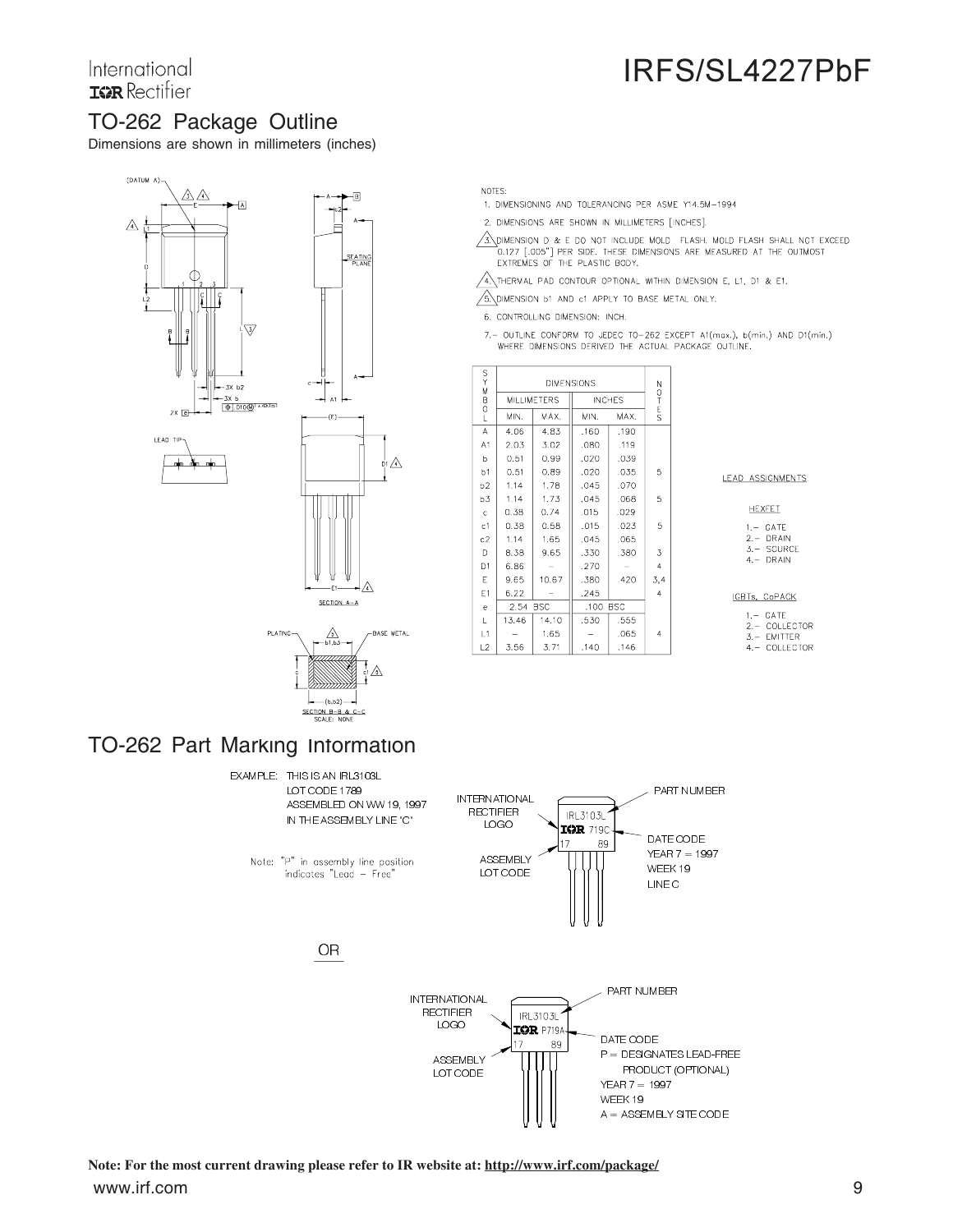### D<sup>2</sup>Pak Tape & Reel Information



#### Notes:

- $O$  Repetitive rating; pulse width limited by max. junction temperature.
- © Starting T<sub>J</sub> = 25°C, L = 0.2mH, R<sub>G</sub> = 25Ω, I<sub>AS</sub> = 37A.
- Pulse width ≤ 400µs; duty cycle ≤ 2%.
- $\textcircled{\scriptsize{A}}$  R<sub> $\theta$ </sub> is measured at T<sub>J</sub> of approximately 90°C.

 $\circled{}$  Half sine wave with duty cycle = 0.25, ton=1µsec.

 When mounted on 1" square PCB (FR-4 or G-10 Material). For recommended footprint and soldering techniques refer to application note #AN-994.

**Note: For the most current drawing please refer to IR website at: http://www.irf.com/package/**

Data and specifications subject to change without notice. This product has been designed and qualified for the Industrial market. Qualification Standards can be found on IR's Web site.

# International **IGR** Rectifier

10 www.irf.com **IR WORLD HEADQUARTERS:** 233 Kansas St., El Segundo, California 90245, USA Tel: (310) 252-7105 TAC Fax: (310) 252-7903 Visit us at www.irf.com for sales contact information**.** 12/2008